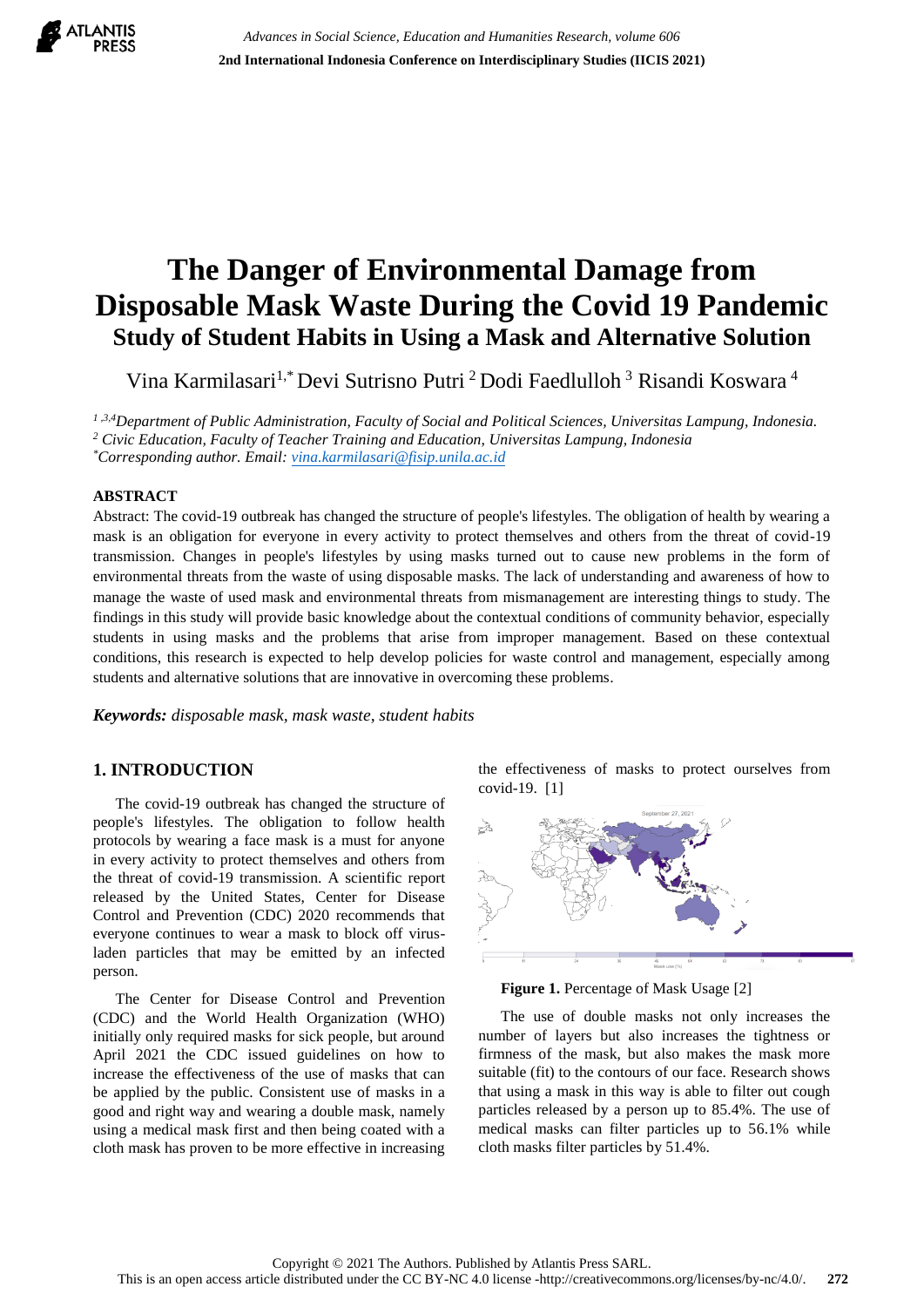The extensive use of face masks during the pandemic generated millions of tonnes of waste in a short period of time [3]. A study by the University of Southern Denmark estimates that 129 billion masks are thrown away every month. The Oceans Asia (2020) report, entitled "covid-19 Facemasks & Marine Plastic Pollution", said it was estimated that in 2020 around 1.56 billion face masks ended up in the ocean. This amount is equivalent to 4,689 to 6,240 metric tons of pollution in the ocean.

Based on data compiled by LIPI (2021), the amount of hazardous and toxic waste (B3) in Indonesia, namely masks and personal protective equipment (PPE) during March to September 2020 reached 1,662.75 tons. The Lampung Provincial Environment Agency recorded that the covid-19 medical waste from March to May 2020 in Lampung reached 1.3 tons. [4]. The phenomenon of increasing the quantity of medical waste, especially masks, cannot be avoided. The lack of education to the public and the absence of governance for handling covid-19 medical waste in the household are factors causing the increase in the generation of medical mask waste in the residential environment.

Students have an important role in the campus area and in the surrounding community. Students are expected to be able to contribute their knowledge to the surrounding community. Because the community itself has a paradigm that students are a reflection of society in the future who have more educational values and are knowledgeable.

As human learners and part of society, students have a vital and comprehensive role so that the experts are grouped into three main functions, namely: agent of change, social control and iron stock. With this function, of course, it is inevitable that students have a big role to play in order to make the nation change for the better.

In the context of discussing the danger of environmental damage from disposable mask waste during the covid-19 pandemic, before moving on to the role of students, the portrait of students' understanding and behavior in managing the waste of the remaining masks is an interesting thing to study.

The findings in this study will provide basic knowledge about the contextual conditions of community behavior, especially students in using masks and the problems that arise from improper management and also solutions to overcome the danger of environmental damage from disposable mask waste during the covid-19 pandemic by students.

### **2. RESEARCH METHODS**

This research was conducted through an online survey and literature study. An online survey was conducted to respondents, namely students from several

campuses in Lampung Province. The survey was conducted on 233 respondents in the span of one month. In the survey, the questions focused on the parameters: a) the habit of using masks; b) the type of mask used; c) duration of wearing masks in a day; d) the number of masks used in one week; e) the habit of disposing of mask waste; and f) understanding of how to dispose of mask waste. This survey aims to obtain information from students' habits in using masks so that researchers can identify the impact of these habits.

Then, the researcher also conducted a literature study according to the topic through scientific literature, online journals, policy reports, and various trusted online sources. Data collection is concentrated in the following categories: a) appeals for the benefits of using masks during the covid-19 pandemic; b) government policy on the use of masks; c) people's behavior in using masks during the covid-19 pandemic; d) medical waste during the covid-19 pandemic; e) public understanding of how to manage mask waste; and f) sustainability solutions to overcome the problem of mask waste.

# **3. RESEARCH RESULTS AND DISCUSSION**

#### *3.1. Survey Result*

The pandemic conditions also increased the amount of medical waste such as masks, gloves, and other medical equipment. To get accurate information regarding the problem of mask waste during the COVID-19 pandemic, the researchers first took pictures of the habitual pattern of using masks through a survey of respondents. Respondents in this study amounted to 295 people with a percentage of 79.6% women and 30.4% men. Respondents are students from various campuses in Lampung Province.



**Figure 2.** The Respondents College (Processed by Researchers, 2021)

From the survey conducted, it is known that 91.6% of respondents use masks during their activities outside the home. Of this number, it is known that 74.1% chose to follow the advice issued by the WHO and the government, namely to use double masks, medical masks and cloth masks at the same time. The remaining 25.9% stated that they only used one mask.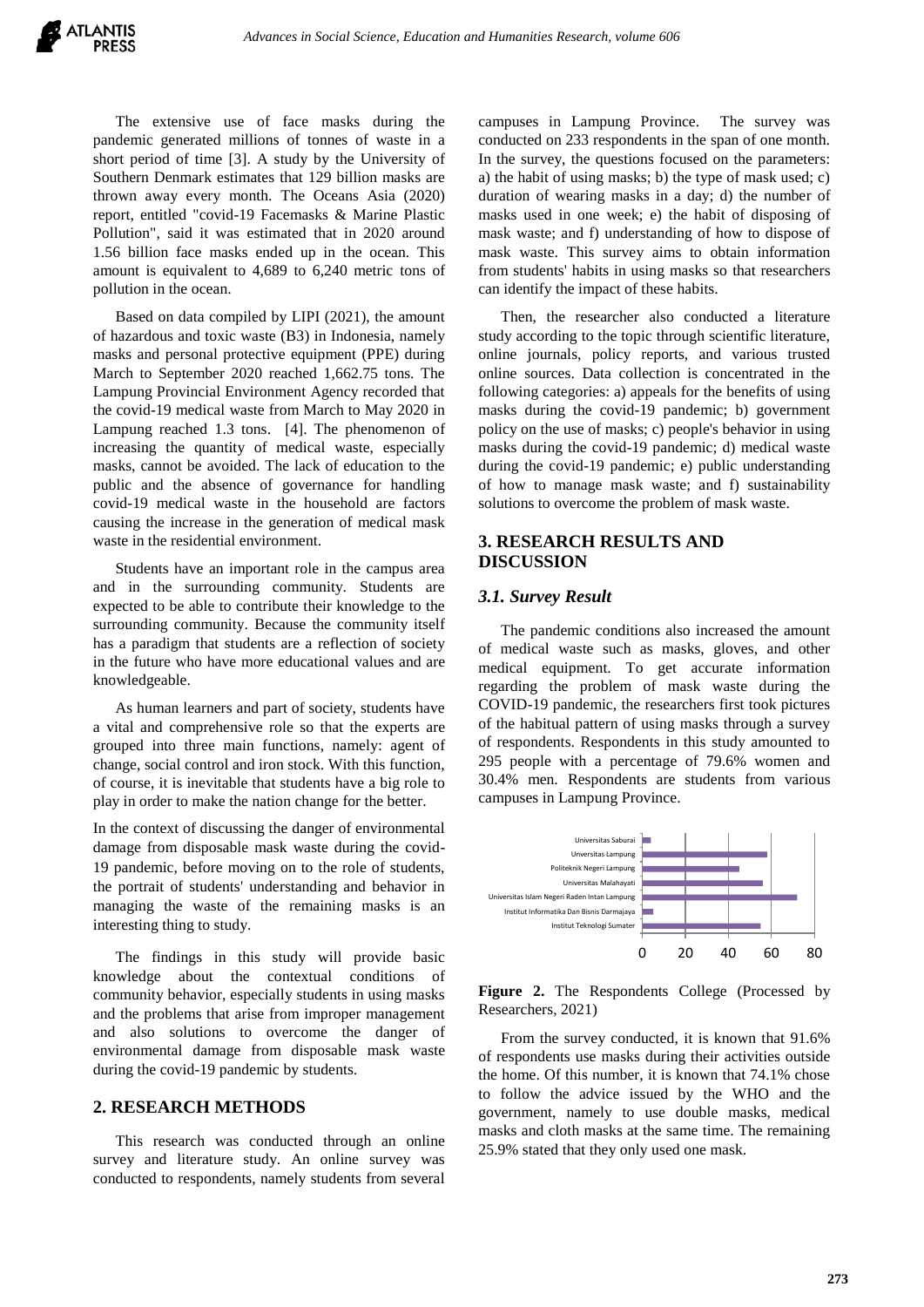



**Figure 3.** The Percentage of Masks Usage during Activities Outside the Home (Processed by Researchers, 2021)



**Figure 4.** Percentage of Double Mask Usage (Processed by Researchers, 2021

There are many types of masks circulating in the community and they vary with different levels of effectiveness. Based on the survey results, most of the respondents 67.20% chose to use a 3 Ply Surgical Mask type mask. The mask with the highest level of effectiveness of N95 ranks second with a percentage of 11.80% used by respondents. Cloth-type masks are also still quite in demand by 10.30% of respondents.



**Figure 5.** Types of Masks Used by Respondents (Processed by Researchers, 2021)

To be able to see the average amount of waste from masks produced during the COVID-19 pandemic, the researchers also surveyed the number and duration of masks used by respondents in a day. Figure 03 shows that most of the respondents use masks within a period of 0-4 hours and 4-8 hours per day. From the duration of use, the average amount of waste generated by respondents per day is 1 to 2 masks.



**Figure 6.** Long of Masks Usage per Day Home (Processed by Researchers, 2021)



**Figure 7.** Amount of Mask Usage per Day Home (Processed by Researchers, 2021)

The government continues to encourage and socialize how to manage mask waste, especially disposable masks that are used, so that they remain safe and do not cause new problems. The survey results show that 56.9% of respondents are aware of the benefits, the remaining 43.1% are not yet.



**Figure 8.** Understanding of the Appeal to Manage Mask Waste (Processed by Researchers, 2021)

Based on the survey, actually 77.5% of respondents realized that the use of disposable masks can cause environmental damage and damage the ecosystem. This awareness is in line with the respondent's understanding of the risk of spreading the virus in the community through indiscriminate disposal of disposable mask waste. However, this awareness is quite contradictory to the habitual behavior of disposing of respondents' waste.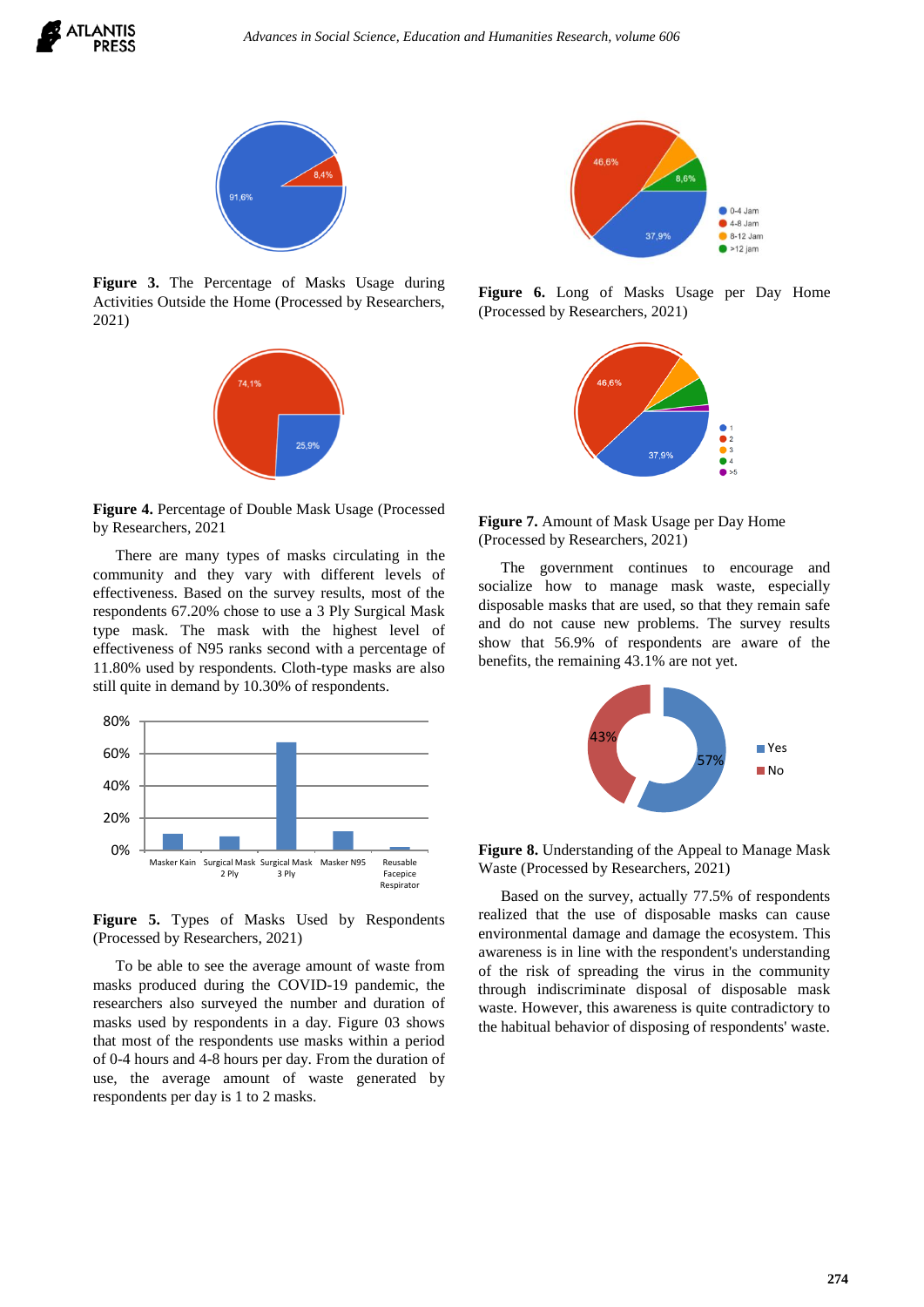



**Figure 9.** Behavior of Disposing Mask Waste (Processed by Researchers, 2021)

Referring to the survey results, it can be seen that the habits of respondents in managing mask waste are still quite varied, there are still 12.30% of respondents who are indifferent by disposing of mask waste directly.

## *3.2. Environmental Damage Impacts from Disposable Mask*

The dynamics of the covid-19 situation in Indonesia are still fluctuating and tend to continue to increase. The government has changed the paradigm of handling the covid-19 infectious disease from a curative and rehabilitative way to a public health approach that is preventive and promotive. Implementation prevention measures are carried out by socializing 3M behaviors (wearing masks, keeping distance and avoiding crowds, washing hands with soap and running water).

The call to use masks at the beginning of the covid-19 pandemic had triggered a shortage of medical masks because people flocked to buy medical masks. The price of medical masks became unreasonable, so the government issued a recommendation regarding the use of three-layer cloth masks for the general public. Cloth masks are not as effective as N95 masks or medical masks in warding off the Corona Virus. Cloth masks are only able to ward off viruses as much as 70% and must be washed immediately after use within 4 hours.

The soaring demand for masks in 2020 prompted the massive production of single-use masks. This increase occurred in line with the advice issued by the WHO to use masks during activities. China responded to this condition by producing masks on a large scale. In April 2020 the country reported that the daily production of single-use masks reached 450 million masks. 52 billion disposable face masks produced by 2020 (including N95 respirators and surgical masks). An estimated 1.6 billion of these masks end up in the oceans. This amount is equivalent to about 5,500 tons of plastic pollution [5].

Medical masks or disposable masks are mainly made of polypropylene, aka a type of plastic. Besides being practical, this three-layer mask is the choice of many people because it has a bacterial filter and has a better ability to pass air. Disposable masks can take up to 450 years to decompose. The length of time it takes to decompose is a concern for various parties if not managed properly.



**Figure 10.** Time for Garbage to Decompose

Mask waste that are still intact roam the environment because they are not handled properly. This mask waste can be carried into rivers and seas and cause water pollution. In Mediterranean waters these disposable masks even float like jellyfish. Waste of used masks can also ensnare animals, even causing death for them. There are also cases where animals think that the used masks are food. If they don't die from choking, the masks that escape will fill their stomachs, reduce food intake, cause the animal to starve, and eventually die [6].



#### **Figure 11.** Source [7]

The survey conducted by the covid-19 Task Force for the period 27 September-3 October 2021 showed that the level of public compliance in wearing masks was quite high. The high level of community compliance in wearing masks shows a positive thing. However, the use of disposable masks raises concerns among various groups if it is not accompanied by proper understanding and management.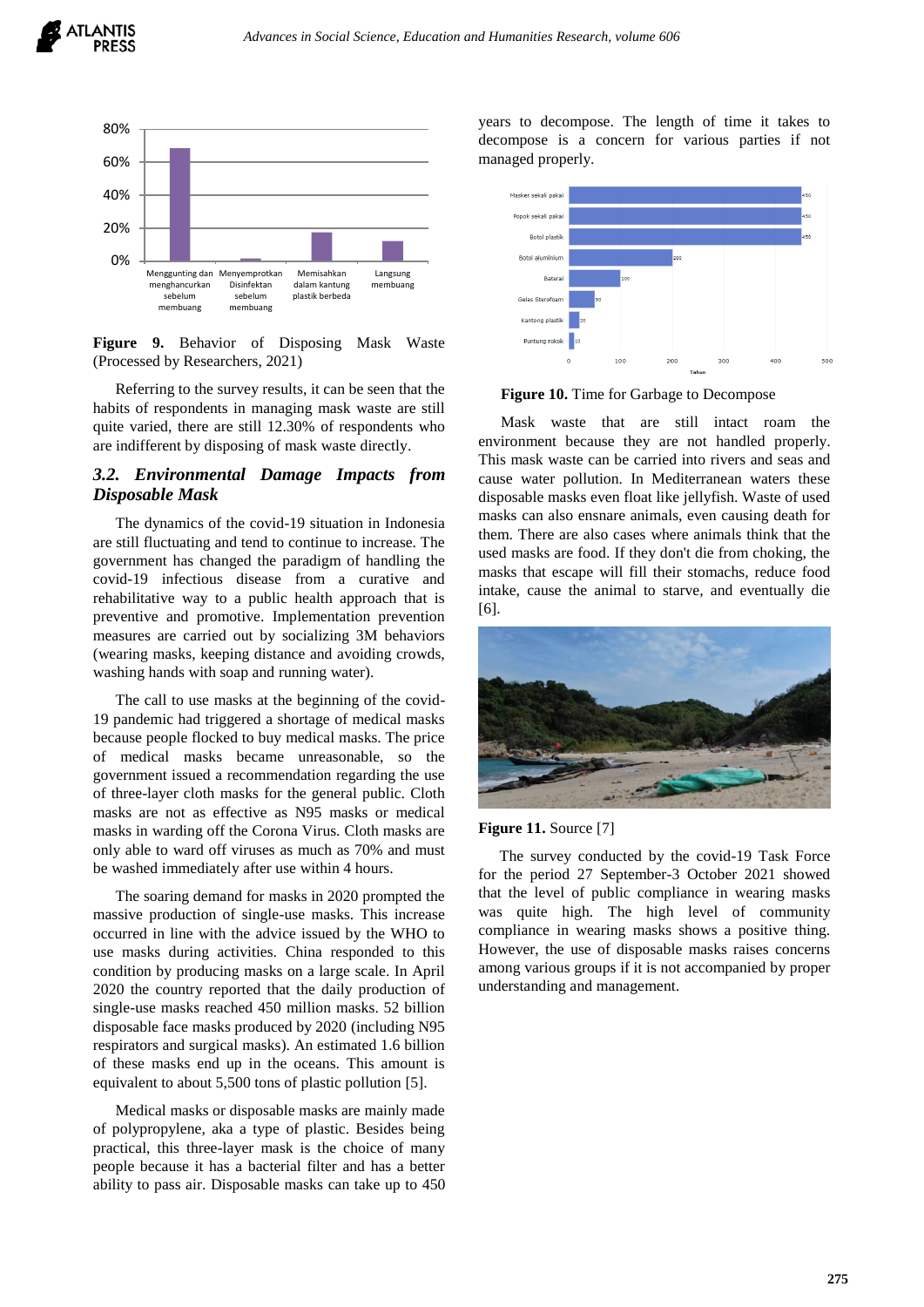



**Figure 12.** Community Compliance Level Wearing Masks [8]

Based on the results of a survey conducted by researchers (figure 03), the results are in line with the survey conducted by the covid-19 task force above. The data shows that respondents have a high level of compliance to use masks. In addition, the survey results also show that respondents have sufficient understanding of how to manage disposable mask waste, but this understanding is not accompanied by awareness to sort and dispose of the waste according to the tips and methods recommended by the government.

The government has tried to disseminate tips and how to manage used mask waste. Quoted from the page of the covid-19 task force, it was emphasized that medical mask waste can be managed in two ways, namely disinfection so that there is no virus in it to avoid potential transmission and changing its shape so that it cannot be misused by irresponsible parties.



**Figure 13.** Flayer How to Manage Used Mask Waste [9]

The spokesman for the covid-19 Handling Task Force in the press release agenda for the development of the handling of covid-19 stated that the presence of medical mask waste from the community is currently a big obstacle. The government must have standards and locations for medical waste disposal that are safe for the community and the environment. Waste management during the handling of covid-19 in Indonesia is regulated in Circular of the Minister of Environment and Forestry Number: SE.02/PSLB/PLB.3/3/2020 concerning the management of infectious waste or hazardous and toxic waste (B3) and household waste from handling covid-19. The waste are classified into 3 categories, namely:

**Table 1.** The waste are classified [10]

| <b>Categories</b>                                                                                             | <b>Description</b>                                                                                                                                                                                                                                                                                           |
|---------------------------------------------------------------------------------------------------------------|--------------------------------------------------------------------------------------------------------------------------------------------------------------------------------------------------------------------------------------------------------------------------------------------------------------|
| <b>Infectious waste</b><br>originating from<br>health care facilities<br>(B3)<br><b>Infectious waste from</b> | Waste originating from health<br>care facilities can be managed<br>by exterminating it, using an<br>incinerator with a temperature<br>800 degrees Celsius,<br>of<br>especially<br>during<br>this<br>pandemic. Alternative culling<br>via cement kiln is<br>also<br>possible.<br>This waste is categorized as |
| <b>ODP</b> originating<br>from households<br>(Household waste,<br>with covid-19 cases)                        | B3 due to contamination with<br>viruses. So, the handling can<br>be done like category B3.                                                                                                                                                                                                                   |
| Household waste and<br>similar household<br>waste<br>(Household waste,<br>excluding Covid-19<br>cases)        | Medical waste sourced from<br>households. Usually used for<br>everyday purposes such as<br>masks. Disposable medical<br>masks that are used daily by<br>the public fall into<br>this<br>category.                                                                                                            |

Regarding the management of medical waste, it has been regulated in the Regulation of the Minister of the Environment Number: P56/Menlhk - Setjen/2015 concerning Procedures and Technical Requirements for the Management of Hazardous and Toxic Waste from Health Facilities. Other regulations, namely the Minister of Health and the Decree of the Minister of Health of the Republic of Indonesia Number: HK.01.07/MENKES/537/2020 concerning Guidelines for the Management of Medical Waste for Health Service Facilities and Waste from Isolation or Independent Quarantine Activities in the Community in Handling Coronavirus Disease 2019 (covid-19) . Medical waste from households, as regulated in Law 8 of 2008 concerning waste is managed by the local government. However, due to the pandemic period there was medical waste such as masks, PPE and the like, the mechanism was continued with the mechanism of Law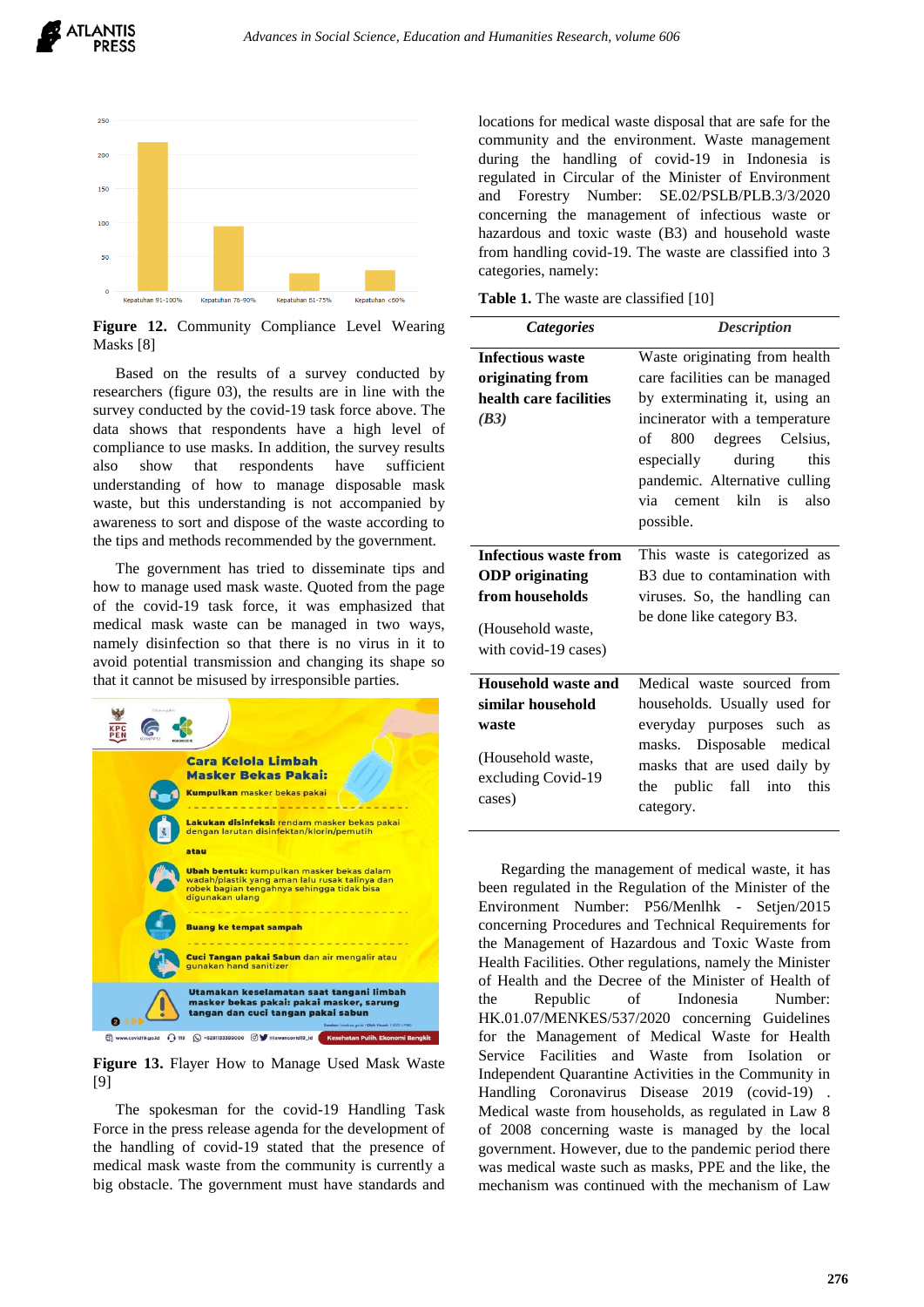Number 32 of 2009 concerning environmental protection. The main concern of the current covid-19 task force is to make appropriate policies for the management of community covid-19 waste involving the Ministry of Environment and the Ministry of Health.

Medical waste, especially masks, are often found in household waste during the pandemic. This phenomenon can become a new problem for the community, government and affected parties. The impact that will be faced due to the failure to manage covid-19 mask waste will cause environmental pollution, damage ecosystems, increase the generation of abandoned medical waste, misuse of used masks, and can increase the risk of spreading covid-19 infection in the community. Various recycling technology concepts are offered, especially for domestic waste masks (nonhealth facilities). The LIPI Biotechnology Research Center said that for simple handling of mask waste, you can use alcohol or disinfectant liquid, or heat it at 700C for 45 minutes and then separate it from other waste and then throw it in the trash [11].

## *3.3 Solution Offered*

Based on a survey conducted on students from several campuses in Lampung Province, it can be seen that students as representatives of intelligent society have good waste management habits, but it is undeniable that there are still others who have not managed their waste properly, so efforts are needed to improve this.

Synergy in solving the mask waste problem is the key in solving this problem. Students, who are often described as intellectuals and agents of change, are required to have awareness, sensitivity, and concern for a better life. The intelligent ideas and innovations of a student as a result of critical thinking are able to change the paradigm that develops in a community group and make it more focused according to common interests.

Campaign programs can increase knowledge, shape attitudes, change people's behavior to carry out environmental management [12]. In simple terms, public campaigns aim to build and increase public awareness, especially the target audience. Campaigns that are carried out can influence the views and opinions of the public [13].

Along with the development of internet technology, more and more people in Indonesia use the internet and have social media [14]. Social Media makes communication patterns between users more interactive, this can be observed from social media platforms such as Instagram, Facebook, Twitter and others. Each user is easier to exchange information and participate in publications (Malik, 2017). Social media such as Instagram can stimulate followers' attention, generate interest to find out more, desire to participate, and participate in campaign activities organized and invite others [15].

Conventional campaign patterns are not completely abandoned and are still quite popular, but amid the current technological developments, campaigns through social media are becoming more effective and efficient. Through interesting and creative content, students can convey campaign educational messages.

## **4. CONCLUSION**

The covid-19 pandemic will cause new environmental problems that can reduce the quality of the environment. Environmental conditions are considered important because the quality of the environment will directly affect the quality of human life. Environmental problems that arise due to the indiscriminate understanding and management of mask waste must be resolved.

The campaign on the management of innovative used mask waste by students is an alternative solution to reduce the high negative impact of this.

## **AUTHORS' CONTRIBUTIONS**

The study of the dangers of environmental damage from disposable mask waste through a survey of the habit of managing mask waste maps the student's habits as representatives of the community in managing mask waste.

This study is expected to be able to provide a separate discourse in environmental conservation efforts through effective, efficient, and innovative campaign education. In addition, this research will give birth to similar research that has novelty in the academic field.

# **ACKNOWLEDGMENTS**

We would like to thank the Department of State Administration, Faculty of Social and Political Sciences, University of Lampung for their scientific support. Thanks are also extended to research and service institutions at the University of Lampung for their financial support during this research.

## **REFERENCES**

- [1] Centers for Disease Control and Prevention, "Improve How Your Mask Protects You," 2021. [Online]. Available: https://www.cdc.gov/coronavirus/2019 ncov/your-health/effective-masks.html.
- [2] IHME, "Mask Use," 2021. [Online]. Available: https://covid19.healthdata.org/indonesia?view= mask-use&tab=map.